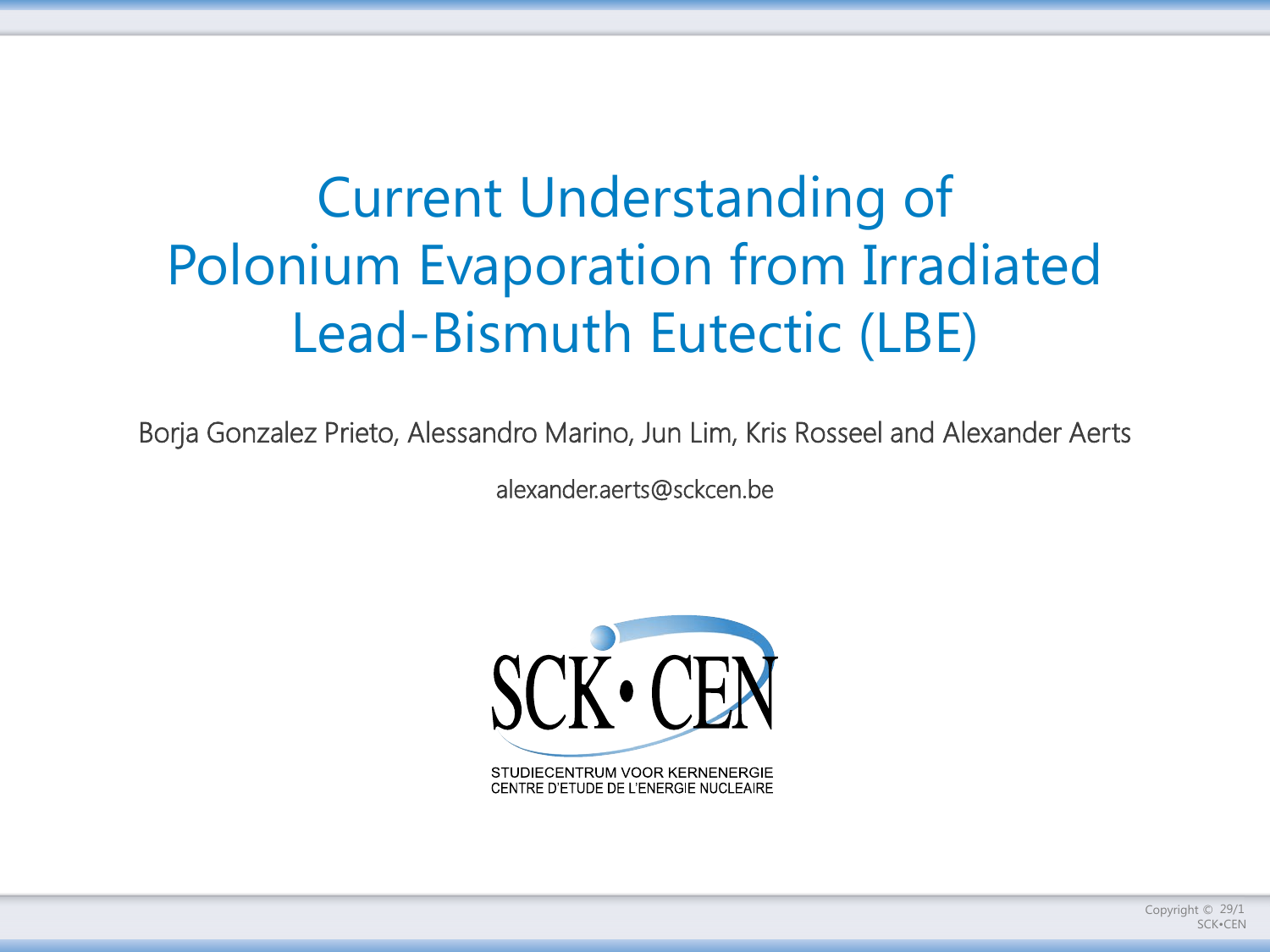

#### MYRRHA

- Accellerator driven system: subcritical 100 MW reactor coupled to 600 MeV, max. 4 mA proton accelerator
- Lead bismuth eutectic: coolant and spallation target (45% Pb, 55%Bi,  $T_m = 125$ °C)

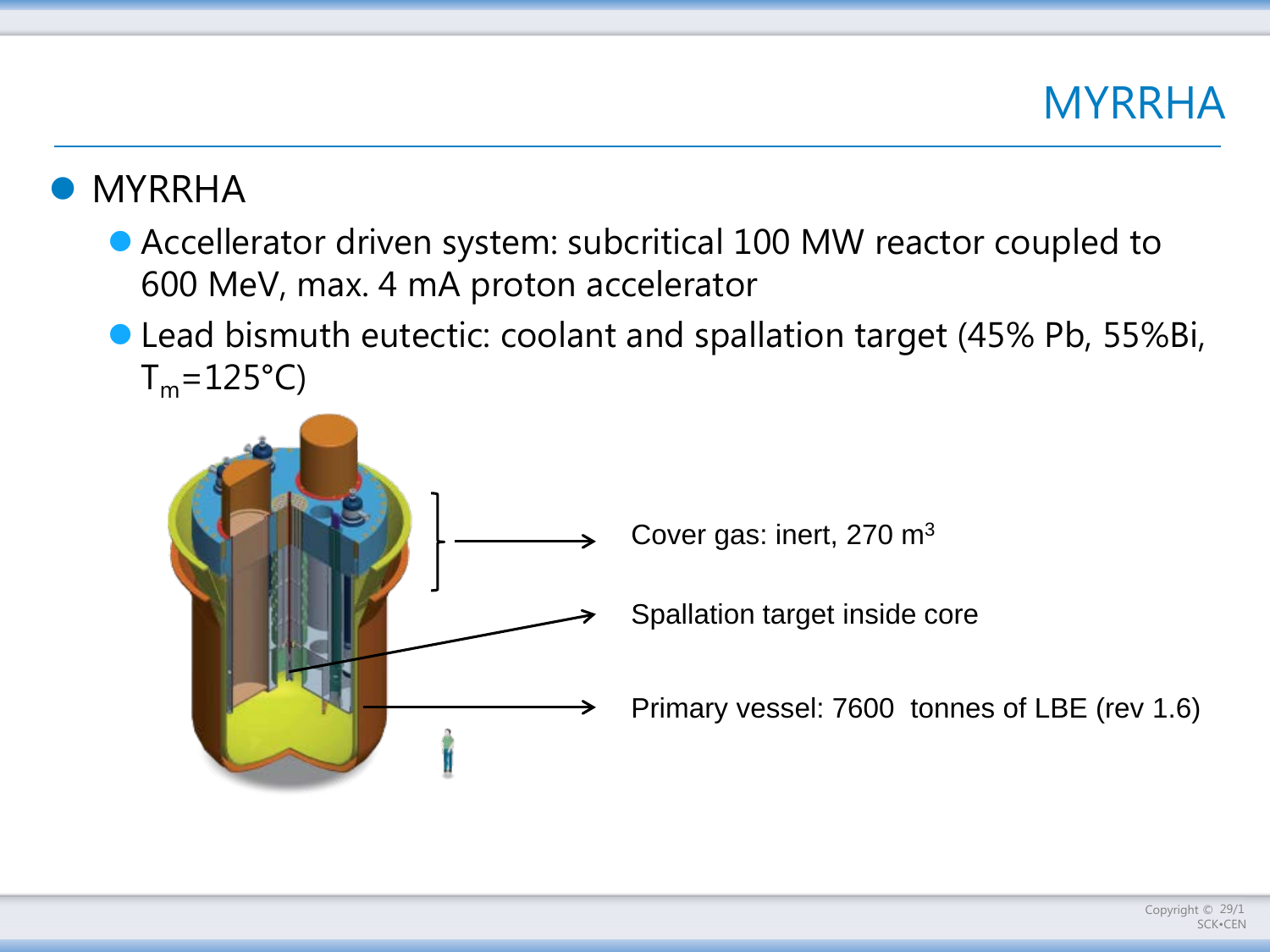## LBE coolant chemistry R&D at SCK-CEN

• Chemistry and conditioning programme (2010-): R&D for licensing and engineering MYRRHA

Activities:

- Control and measurement of dissolved oxygen in LBE
- Impurity (cold) trapping and precipitates filtering
- Evaporation and capture of volatile hazardous radionuclides
	- Activation products: **polonium**
	- Spallation products: mercury, osmium, thallium, polonium ...
	- Fission products: iodine, ruthenium, tellurium, ....

Infrastructure: large LBE loops CRAFT & MEXICO, HELIOS3 gas conditioning system, Lilliputter loop, HLM lab, Po lab

Alessandro Marino's talk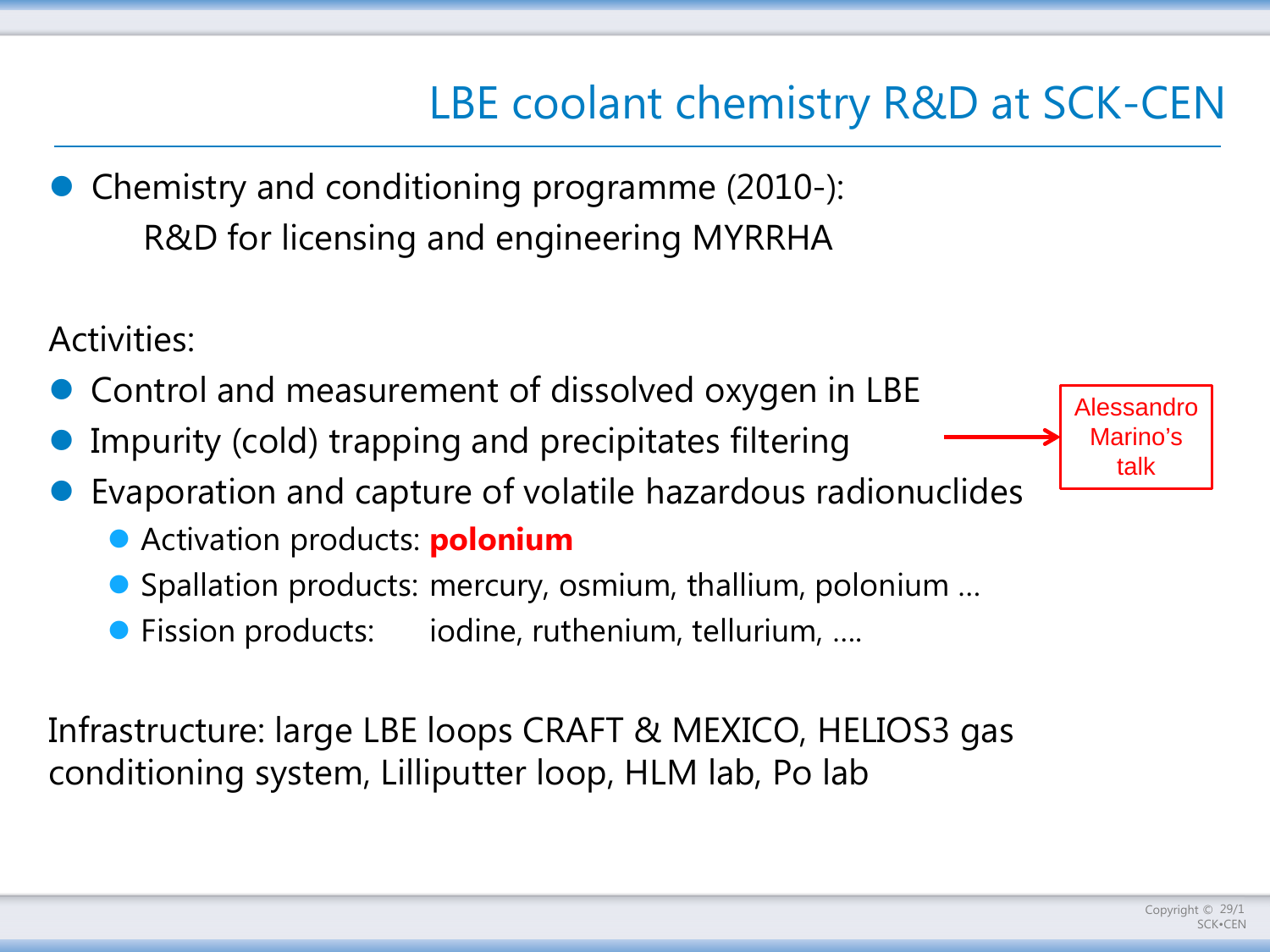### Radiochemical properties of polonium-210

- Po-210 is "pure" alpha emitter
- $t_{1/2}$ =138 days,
	- high specific activity: 166 TBq/g
- Hazard: inhalation or ingestion
- $LD \sim GBq$  or  $\mu g$



|  | 14 15 16 17 18 |                |
|--|----------------|----------------|
|  |                | 2 <sup>7</sup> |



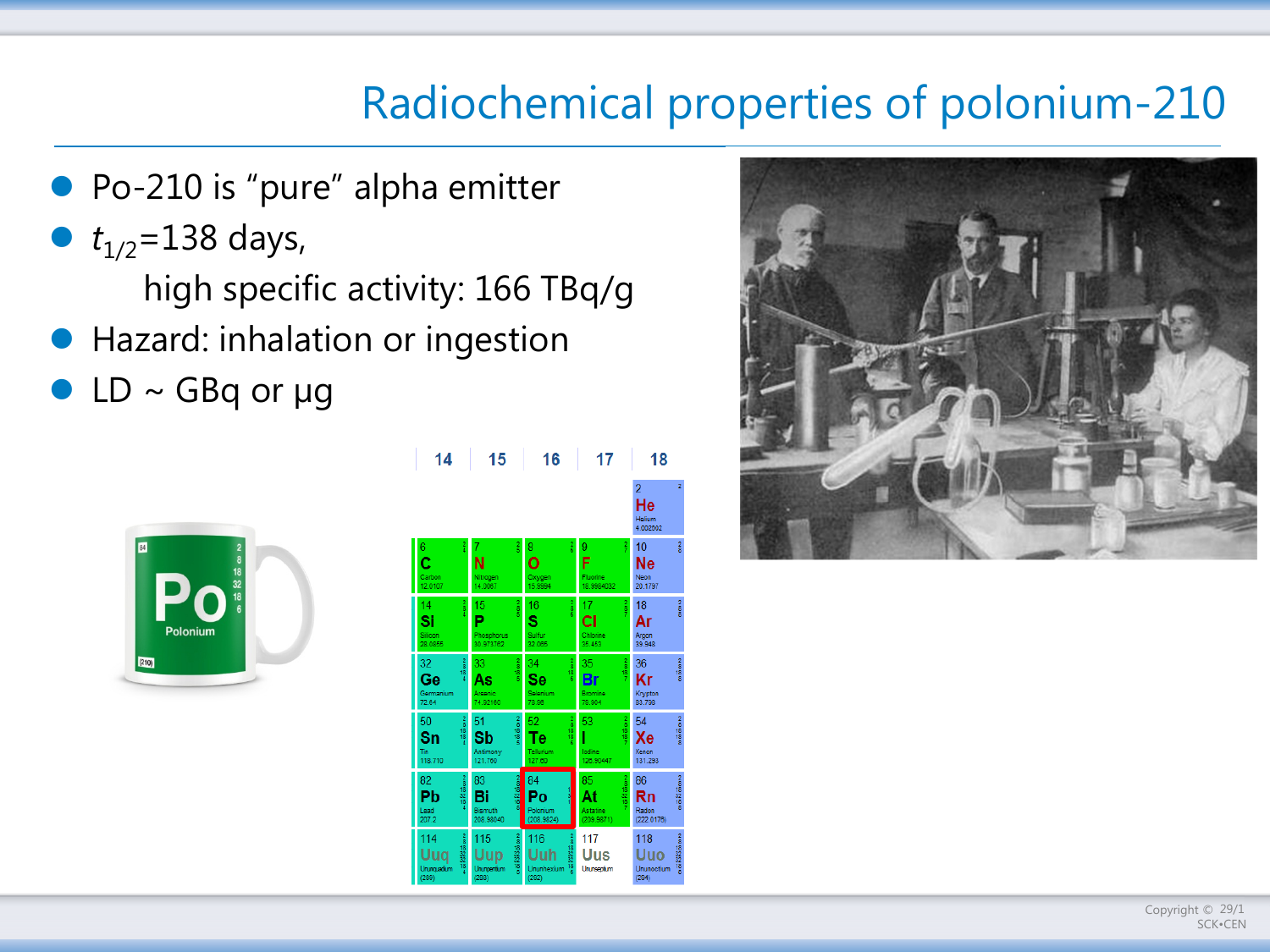## Polonium formation in MYRRHA

Main formation mechanism: neutron capture on stable Bi in LBE

$$
^{209}\text{Bi} \overset{(n,\gamma)}{\rightarrow} {^{210}\text{Bi}} \underset{t_{1/2=5.01d}}{\overset{\beta-}{\rightarrow}} {^{210}\text{Po}} \underset{t_{1/2=138d}}{\overset{\alpha}{\rightarrow}} {^{206}\text{Pb}}
$$

At steady-state:

- Mass of Po-210: 2000 g Po-210 in 7600 ton
- Concentration of Po-210:

 $x_{Po(LEE)} \approx 10^{-7}$ 

 + small amount of Po < 210 due to spallation

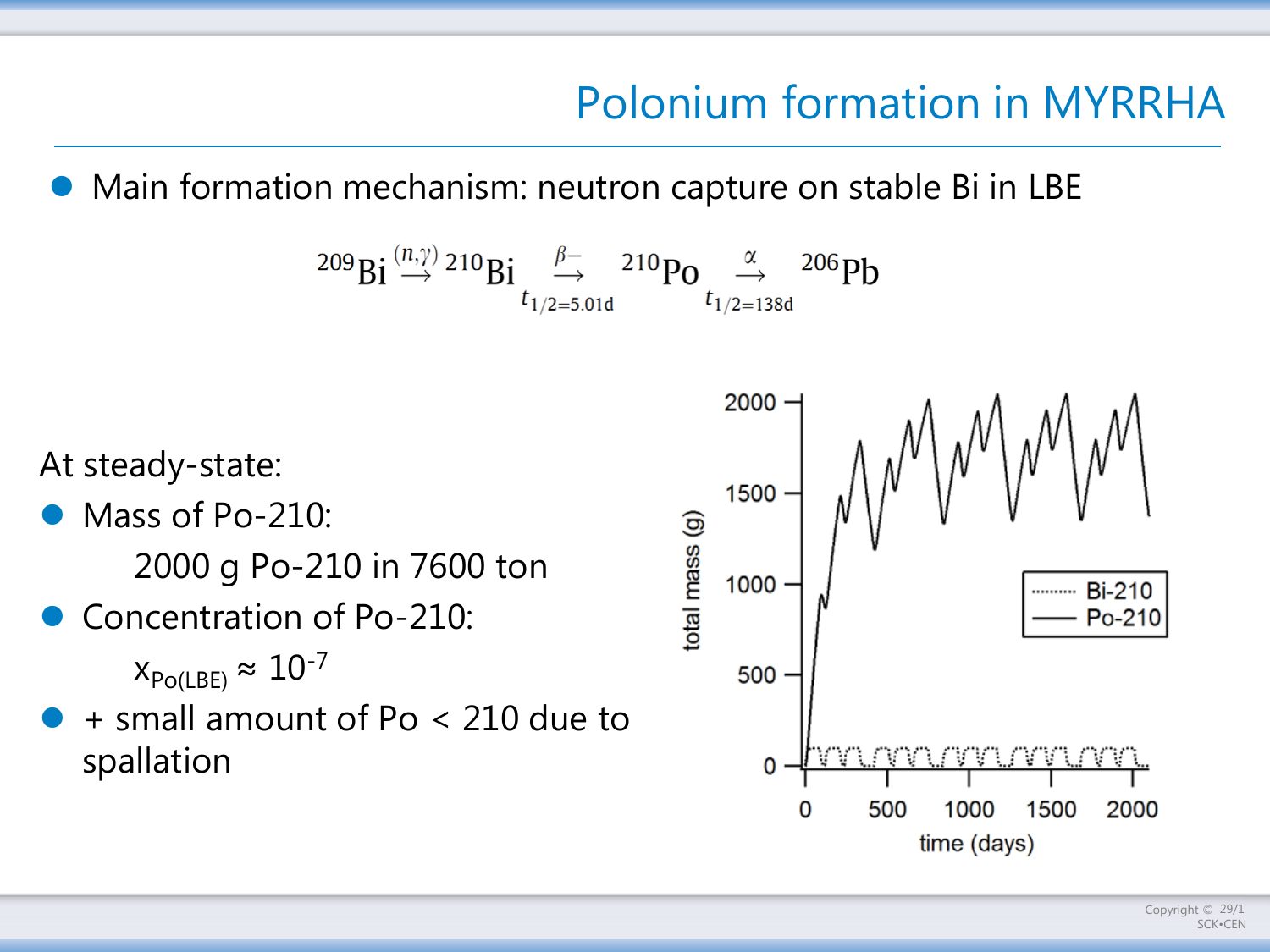### Not much is known about the volatility of Po

- Po poses no direct hazard when dissolved in LBE
- But when Po evaporates, it is easily transported: contamination, potentially large radiological impact of accidents
- => Good understanding of release mechanisms required
- 2010: limited available data at high temperature suggested good retention of Po in LBE
- => choice was made to leave Po in LBE in MYRRHA (no extraction technology development)
- There exist many "indications" of very volatile Po molecules, but almost no systematic studies relevant for MYRRHA conditions
- => Po evaporation programme at SCK•CEN in collaboration with PSI (experiments) and Ugent (quantum mechanical calculations)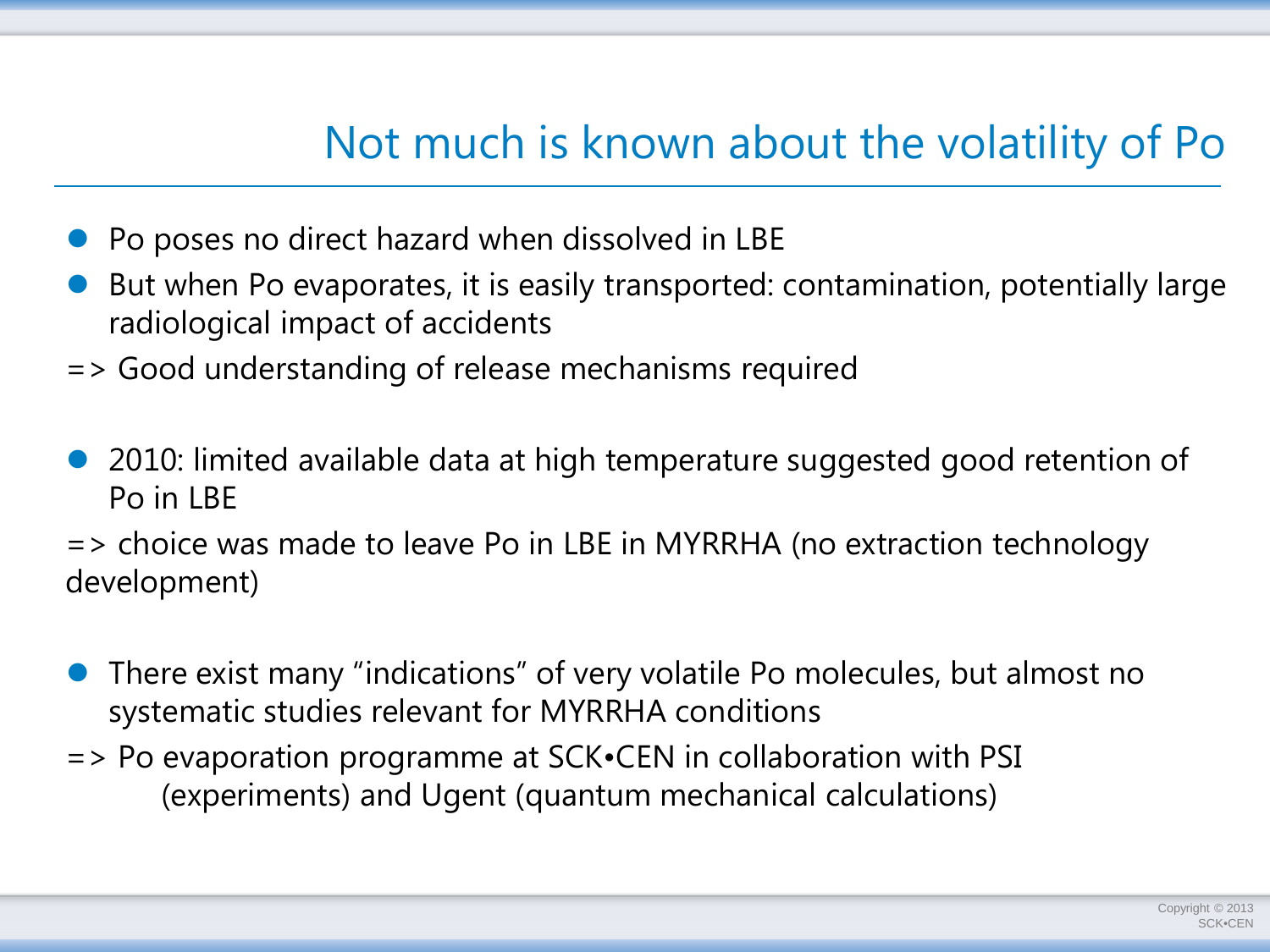#### Measurement of Po evaporation from LBE

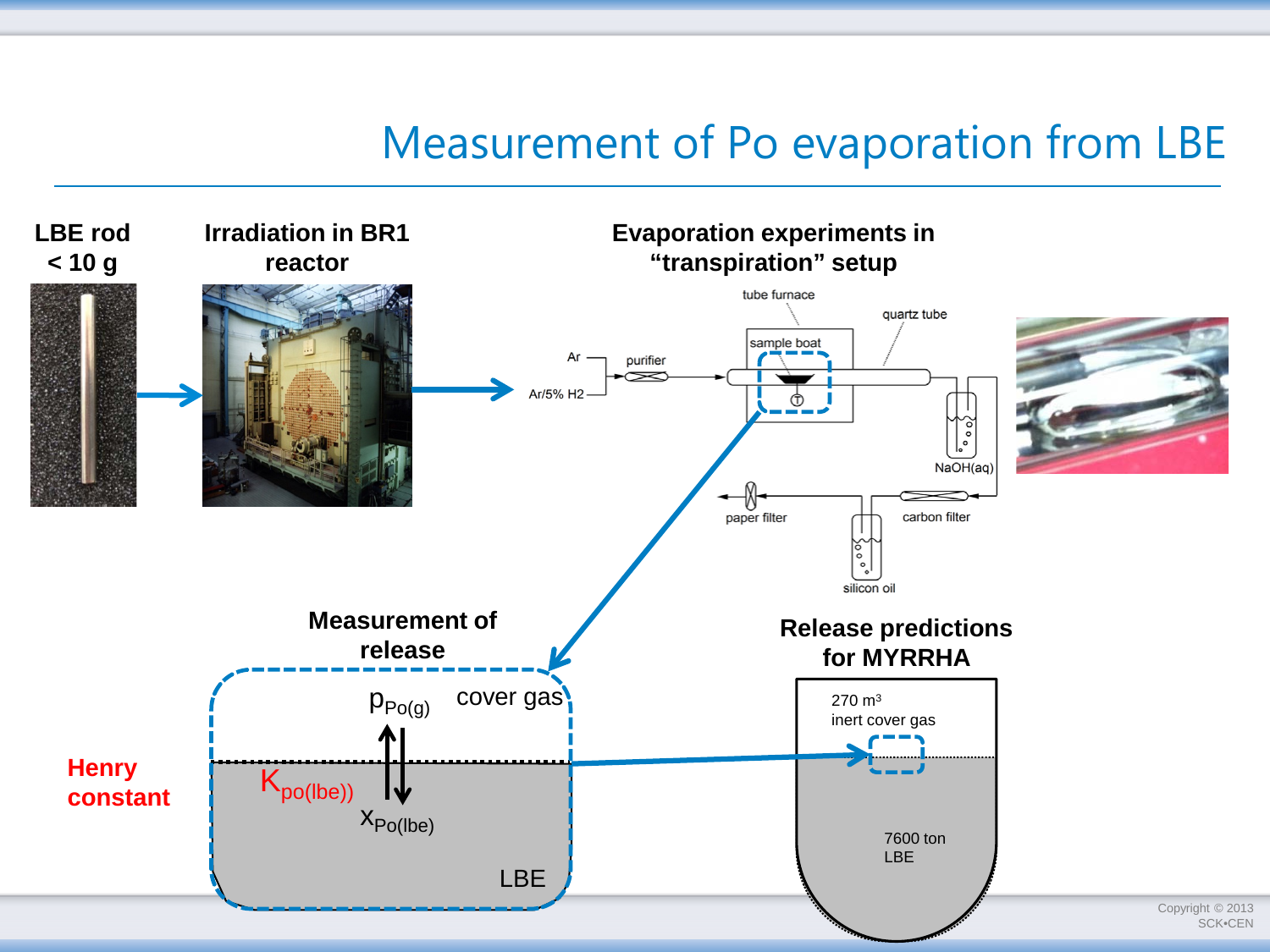First experimental campaign: Equilibrium (Henry) constants for evaporation at different T >600°C

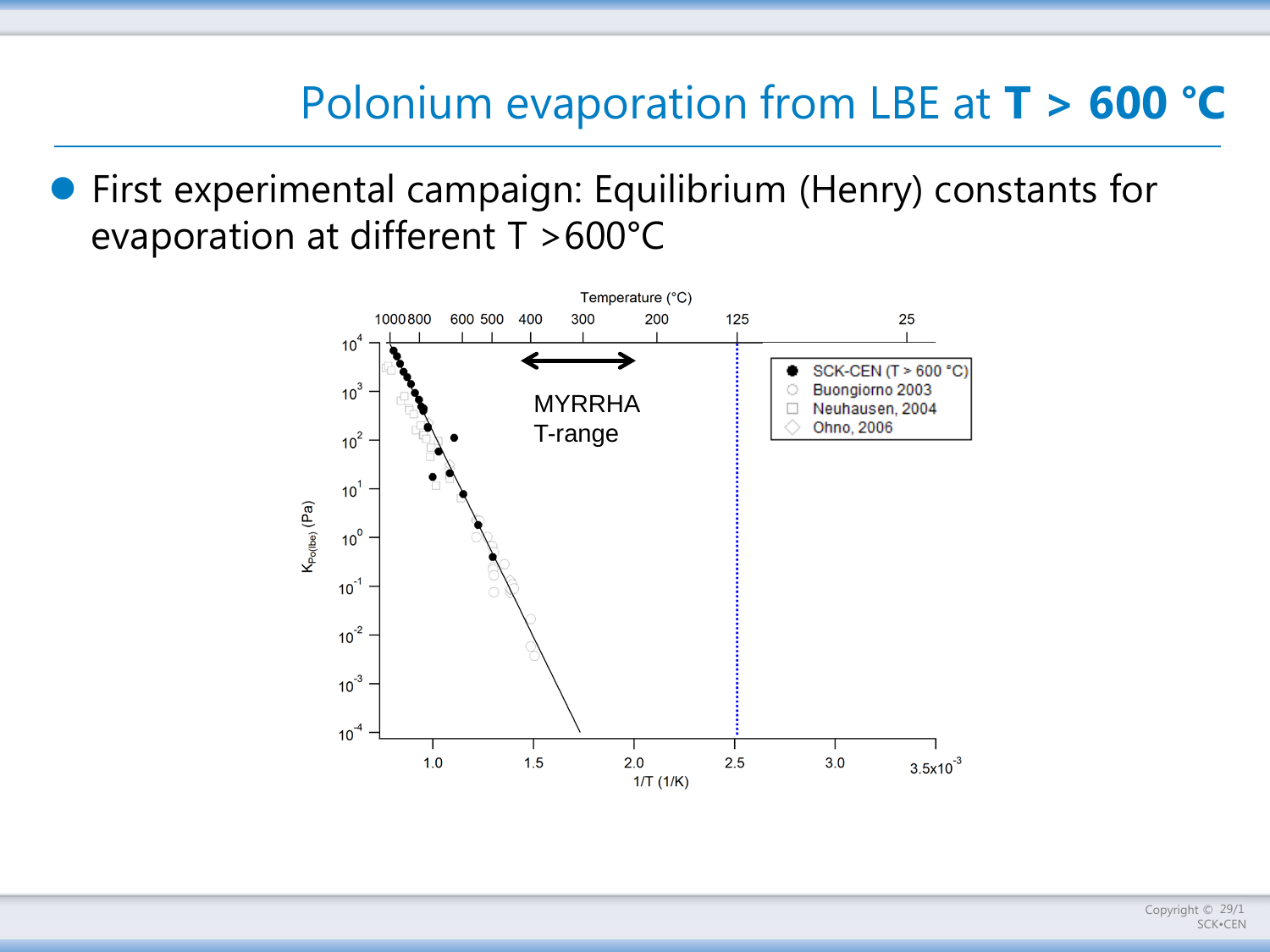First experimental campaign: Equilibrium (Henry) constants for evaporation at different T>600°C



⇒Single correlation for the *T* dependence of the Henry constant ⇒Good agreement with literature data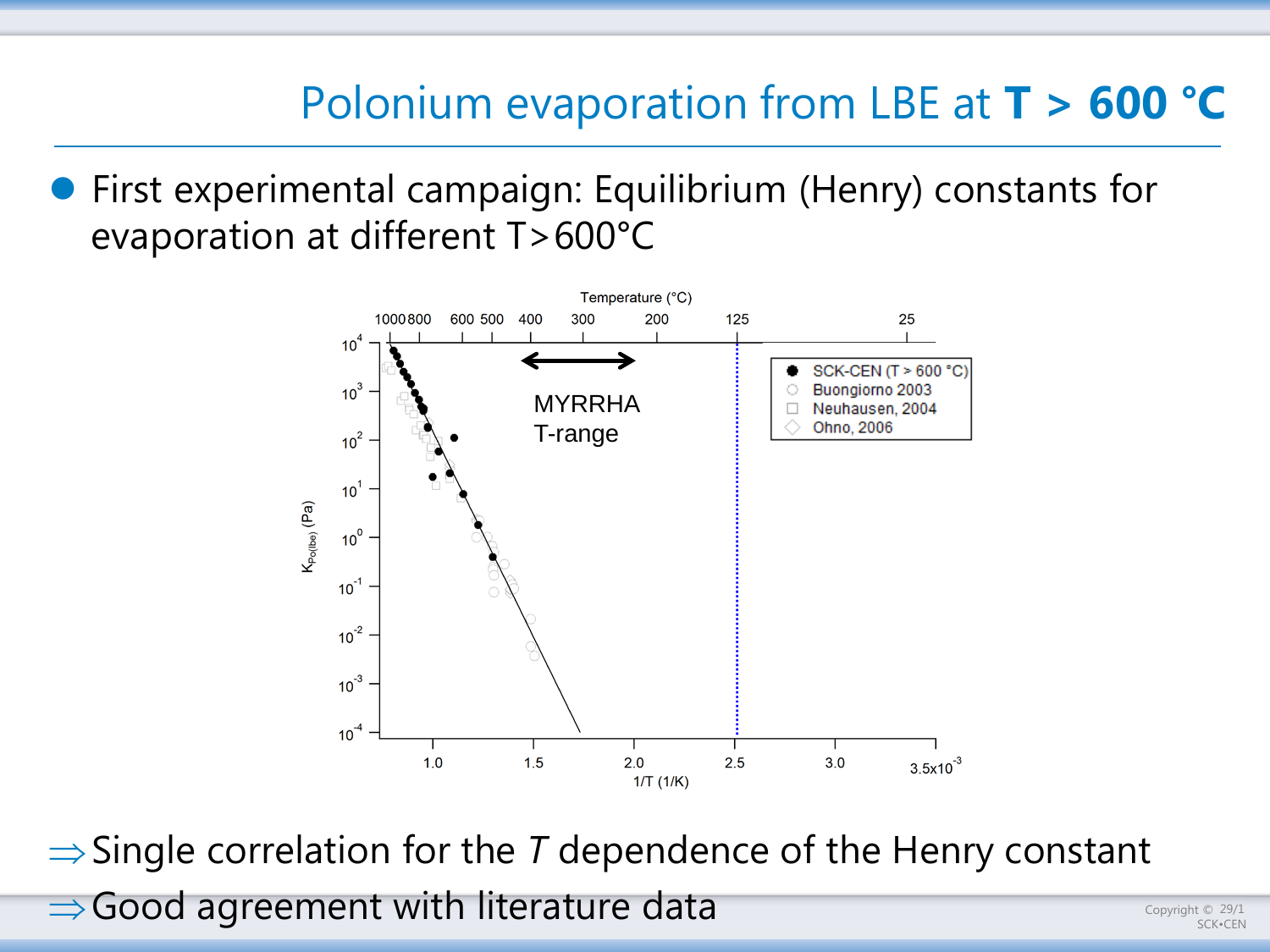Equilibrium (Henry) constants for evaporation

⇒ Single correlation for the *T* dependence of the Henry constant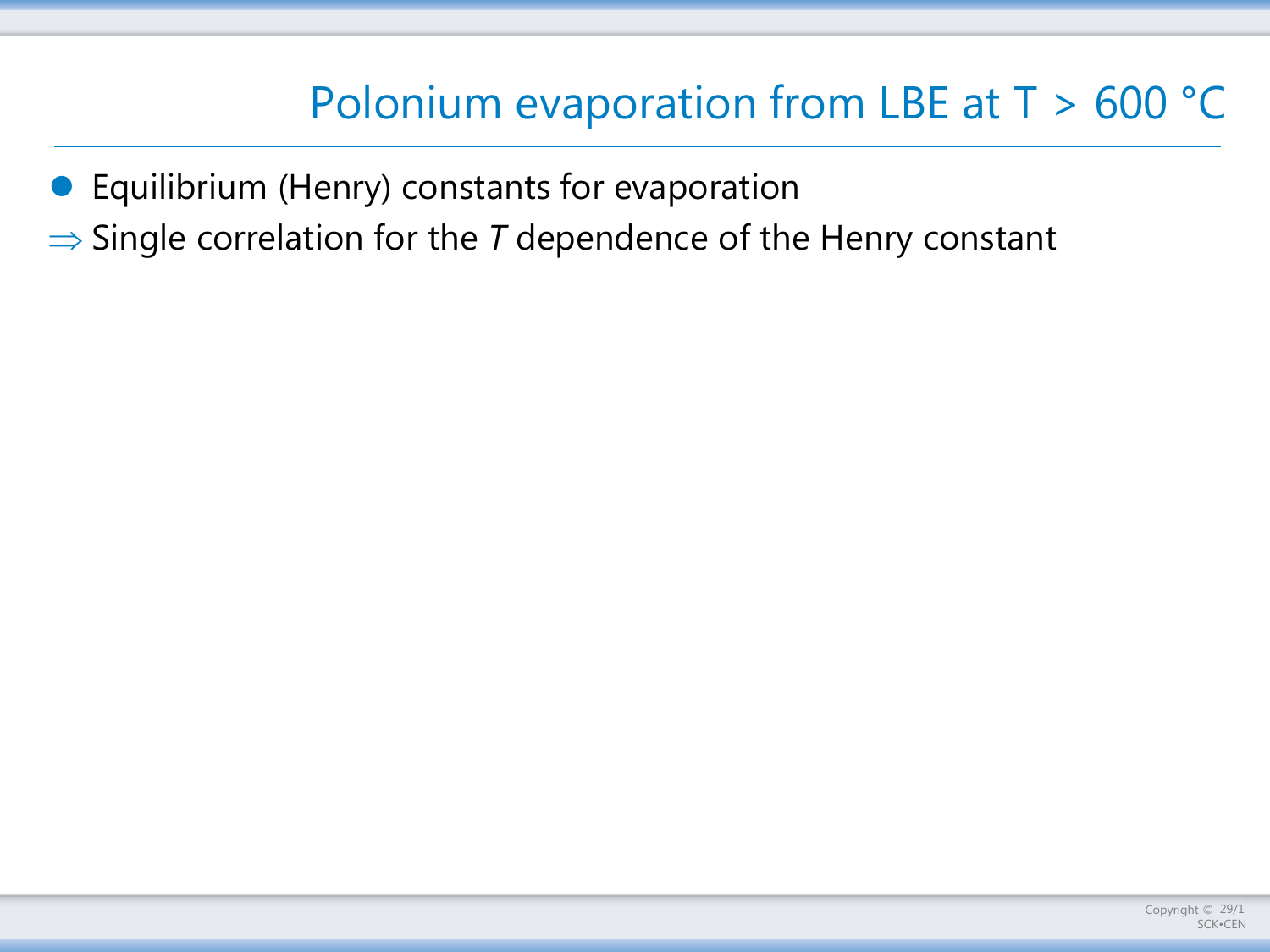- Equilibrium (Henry) constants for evaporation
- ⇒ Single correlation for the *T* dependence of the Henry constant

Additional experiments revealed:

- Evaporation in Ar/%H<sub>2</sub>≈ Ar ≈ Ar/2%H<sub>2</sub>O
- ⇒ No large influence cover gas composition on Po release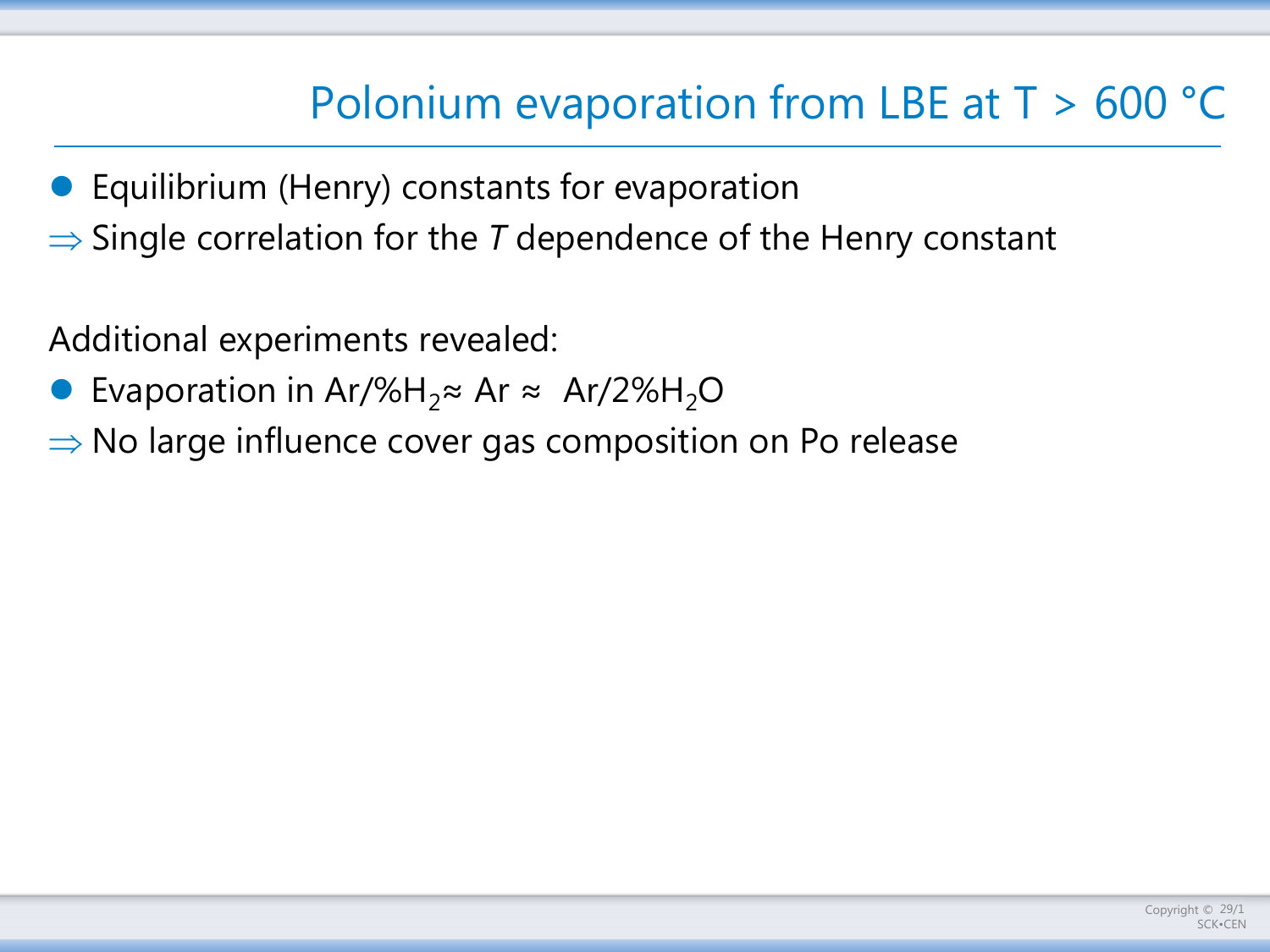- **•** Equilibrium (Henry) constants for evaporation
- ⇒ Single correlation for the *T* dependence of the Henry constant

Additional experiments revealed:

- Evaporation in Ar/%H<sub>2</sub>≈ Ar ≈ Ar/2%H<sub>2</sub>O
- ⇒ No large influence cover gas composition on Po release

Evaporation at different cover gas flow rates

 $\Rightarrow$  Confirmed equilibrium conditions + measured maximal evaporation rate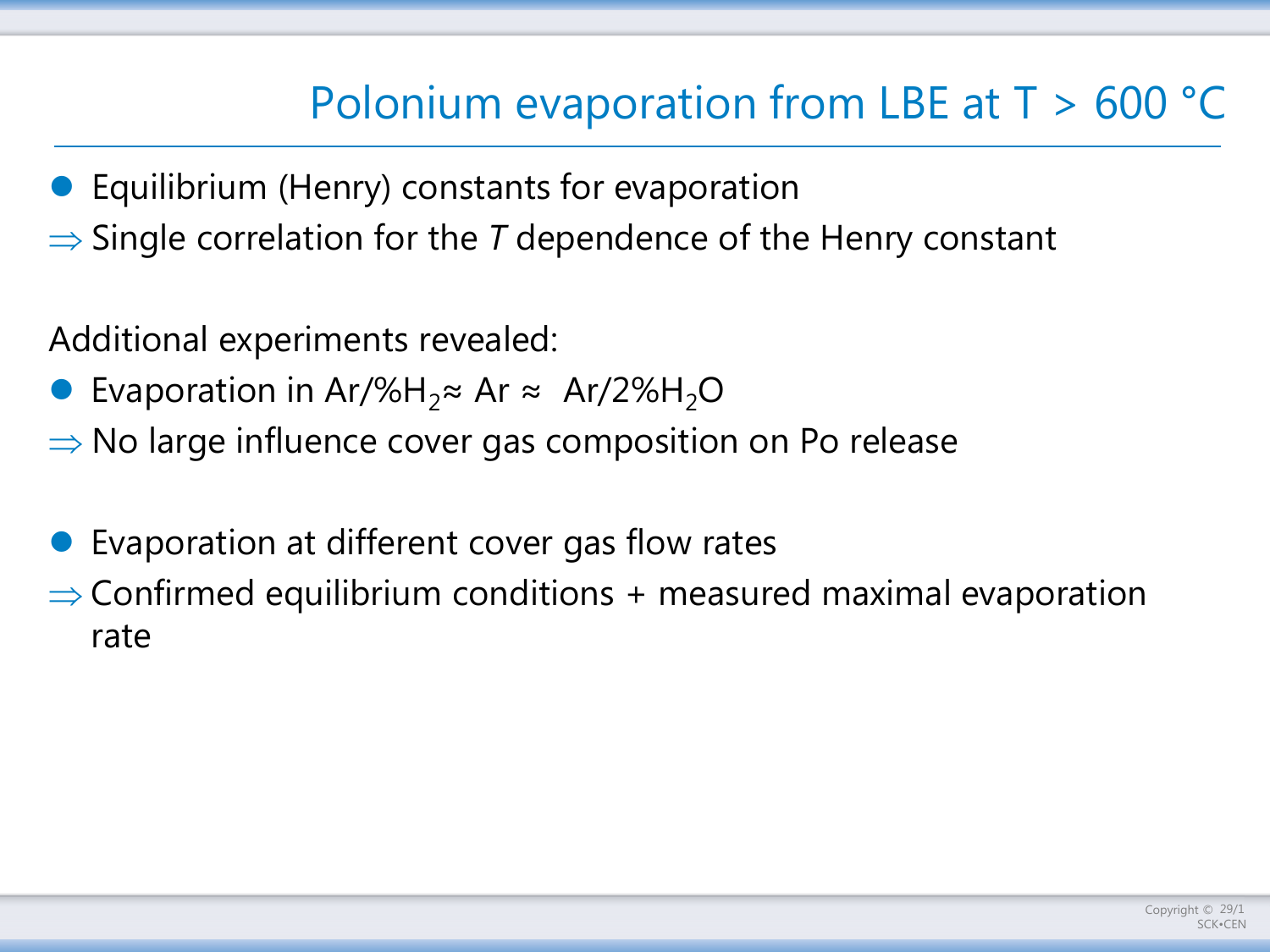- **•** Equilibrium (Henry) constants for evaporation
- ⇒ Single correlation for the *T* dependence of the Henry constant

Additional experiments revealed:

- Evaporation in Ar/%H<sub>2</sub>≈ Ar ≈ Ar/2%H<sub>2</sub>O
- ⇒ No large influence cover gas composition on Po release
- Evaporation at different cover gas flow rates  $\Rightarrow$  Confirmed equilibrium conditions + measured maximal evaporation rate
- Time dependent Po evaporation experiments
- $\Rightarrow$  Consistent with model predictions
- $\Rightarrow$  Simulations indicate diffusion of polonium in LBE is not limiting evaporation rate

Gonzalez et al. JNM 2013, 450, 299. Gonzalez et al. RCA 2014, in press.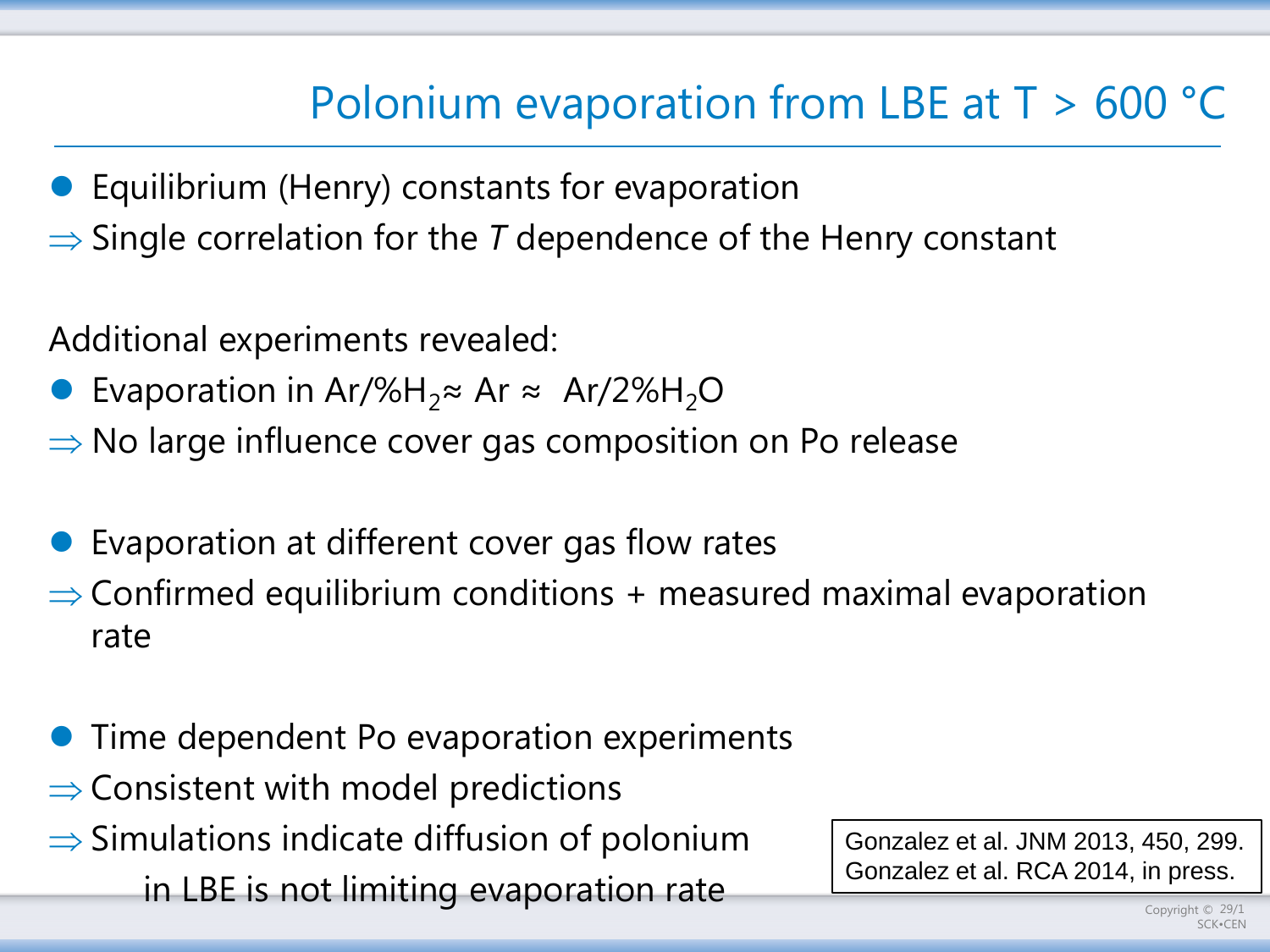**• Equilibrium (Henry) constants for evaporation in Ar/5%H**<sub>2</sub> ⇒Single correlation for the *T* dependence of the Henry constant

■ Evaporation in Ar/5%H<sub>2</sub>≈ Ar ≈ Ar/2%H<sub>2</sub>O ⇒No large At high temperature, polonium evaporation

 Evaporation at different cover gas flow rates => Identified evaporation equilibrium conditions + maximal evaporation rate from LBE seems to be well understood and is predictable

 Time dependent Po evaporation experiments ⇒Predicted by model ⇒Simulations show diffusion of polonium in LBE is not limiting evaporation rate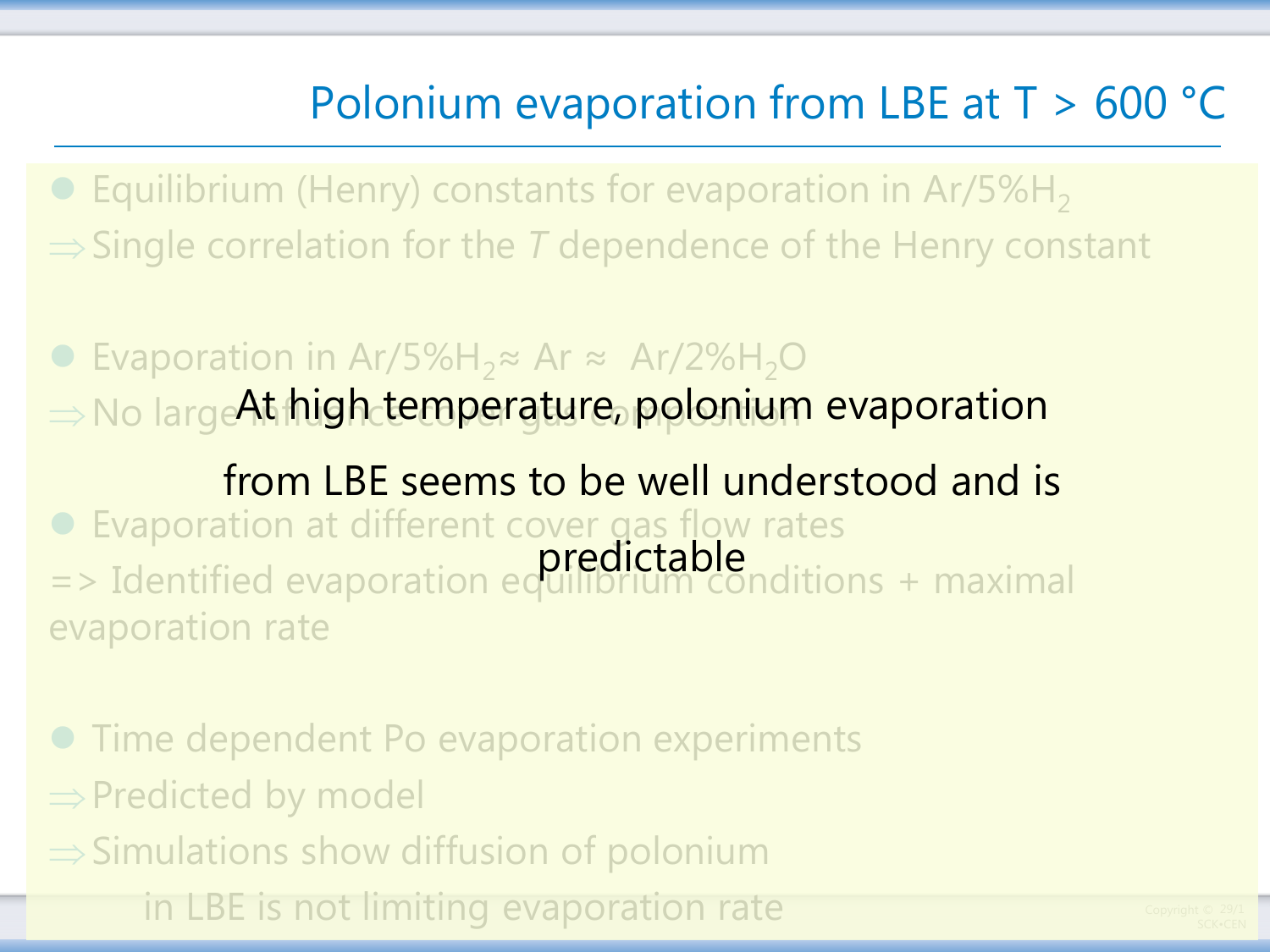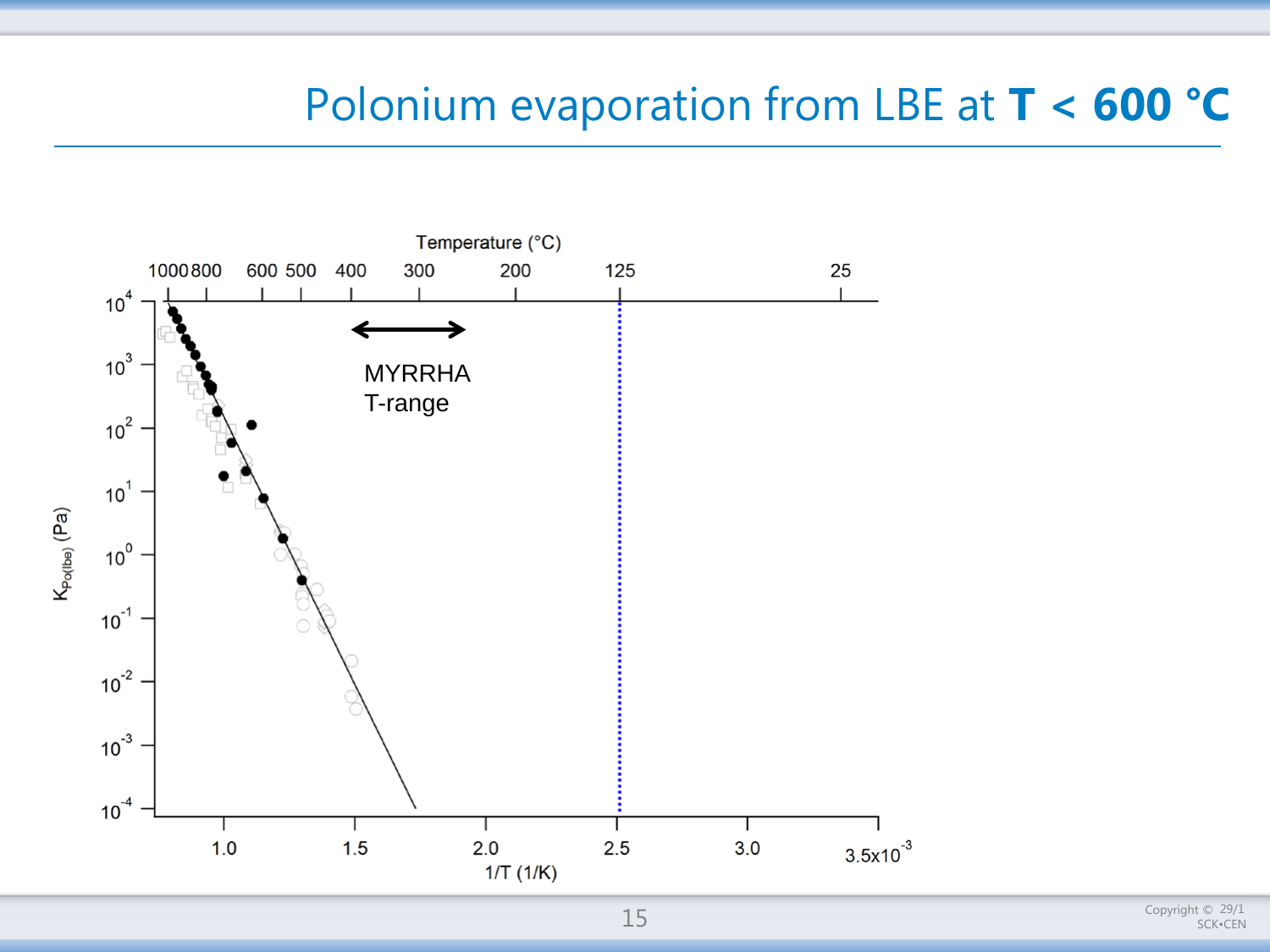$\epsilon$ 

20 I <del>-</del>

Much more Po evaporation than expected from high-T behavior

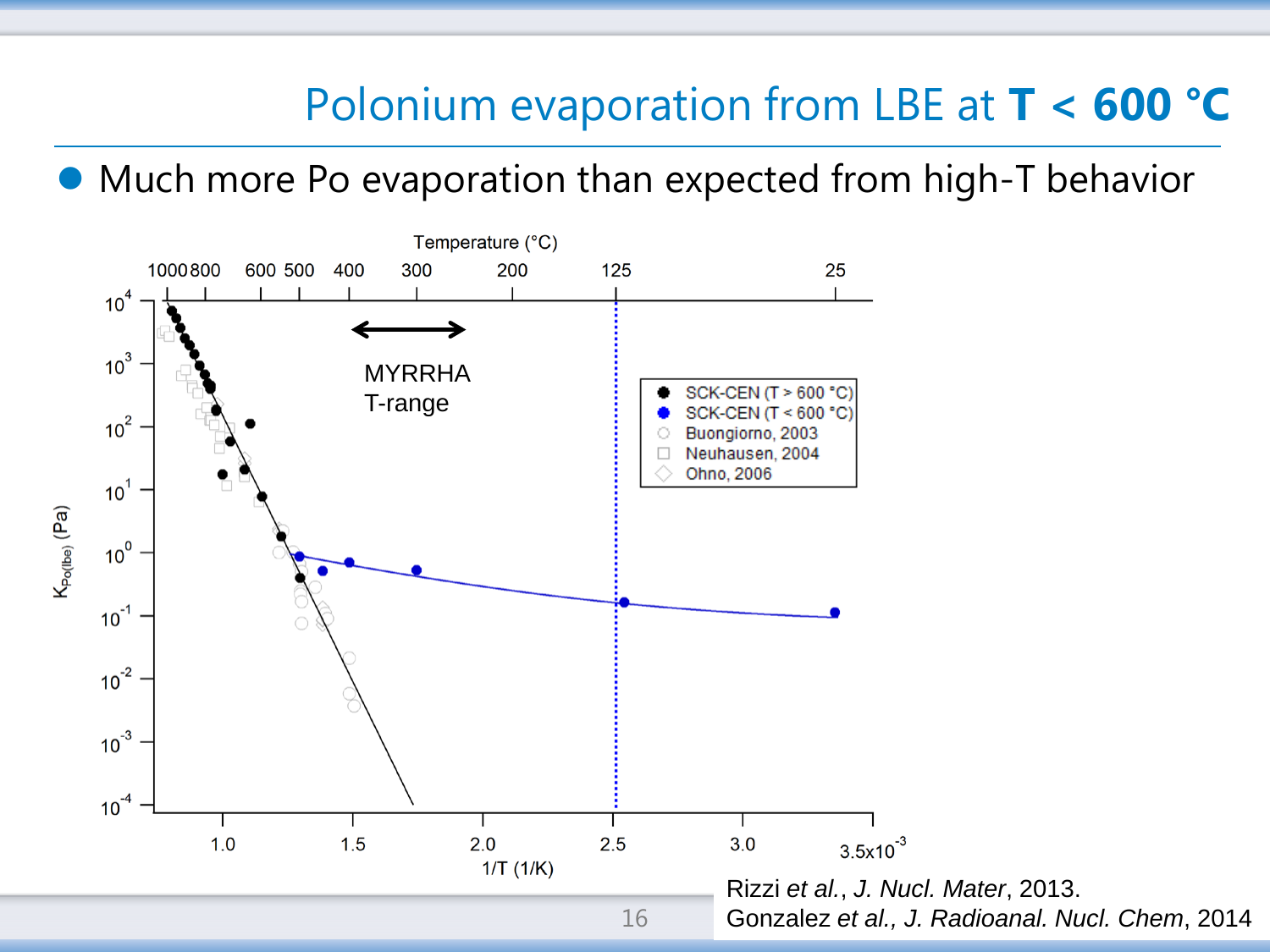Much more Po evaporation than expected from high-T behavior

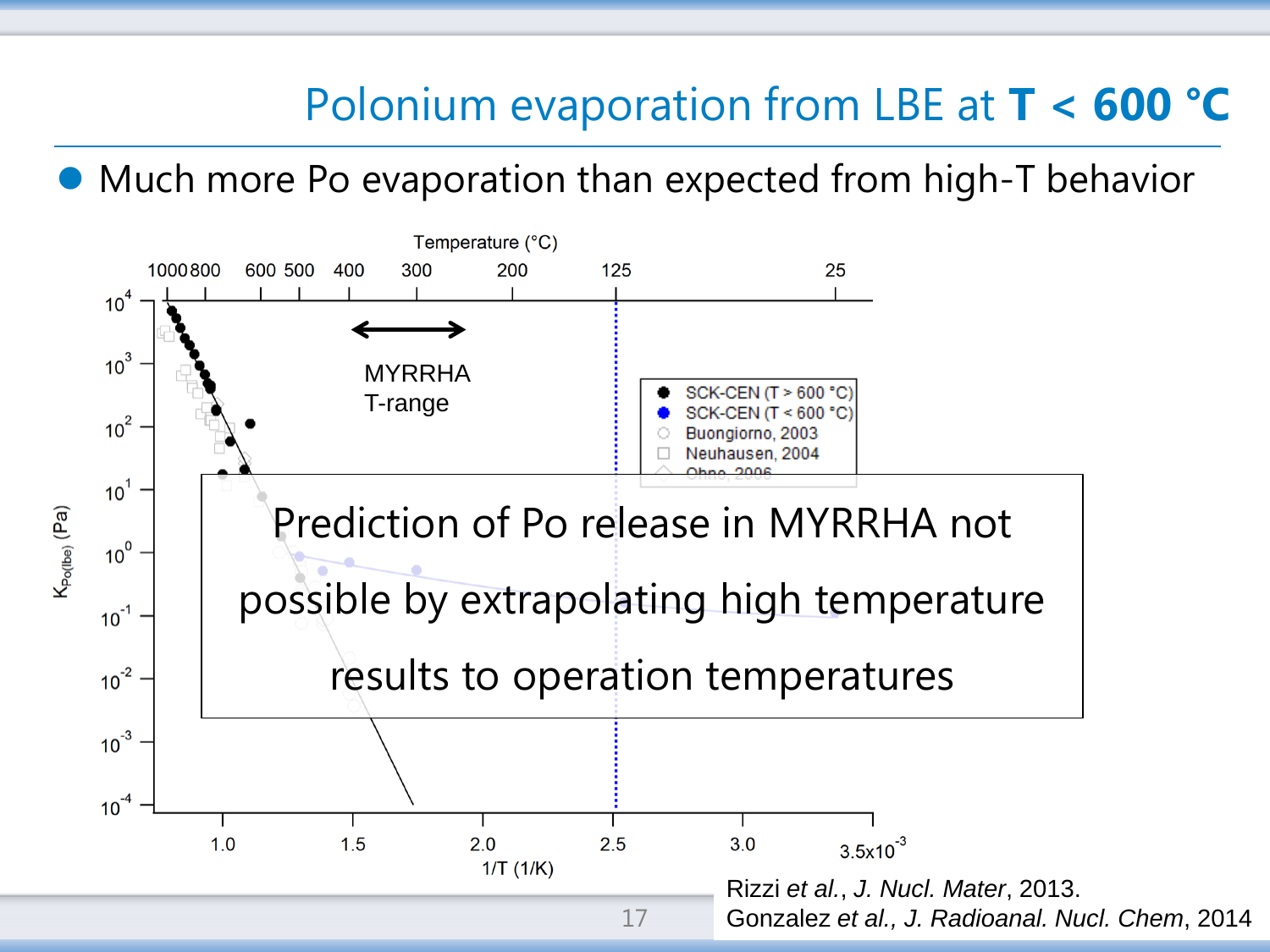#### Polonium evaporation at low temperature: Insight from time-dependent evaporation experiments

- Fractional release of Po from LBE versus time at T<500 °C
- From results at high *T*: linear time-dependence expected



At low T, fraction of Po is released unexpectedly **fast**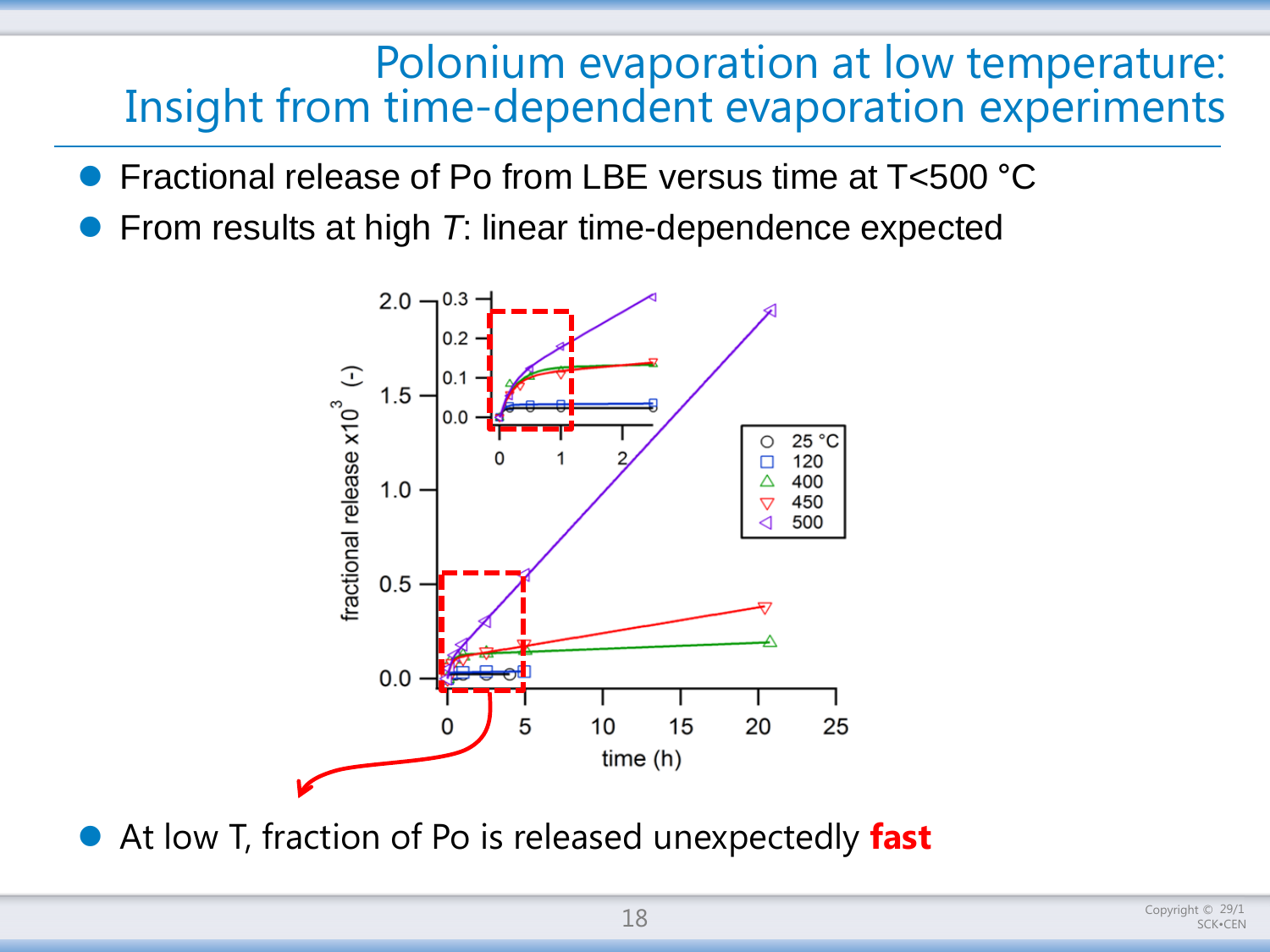#### Polonium evaporation at low temperature: Insight from time-dependent evaporation experiments

- Fractional release of Po from LBE versus time at T<400 °C
- From results at high *T*: linear time-dependence expected



- Fraction of Po is released fast
- Other Po fraction evaporates more **slowly** according to hightemperature behavior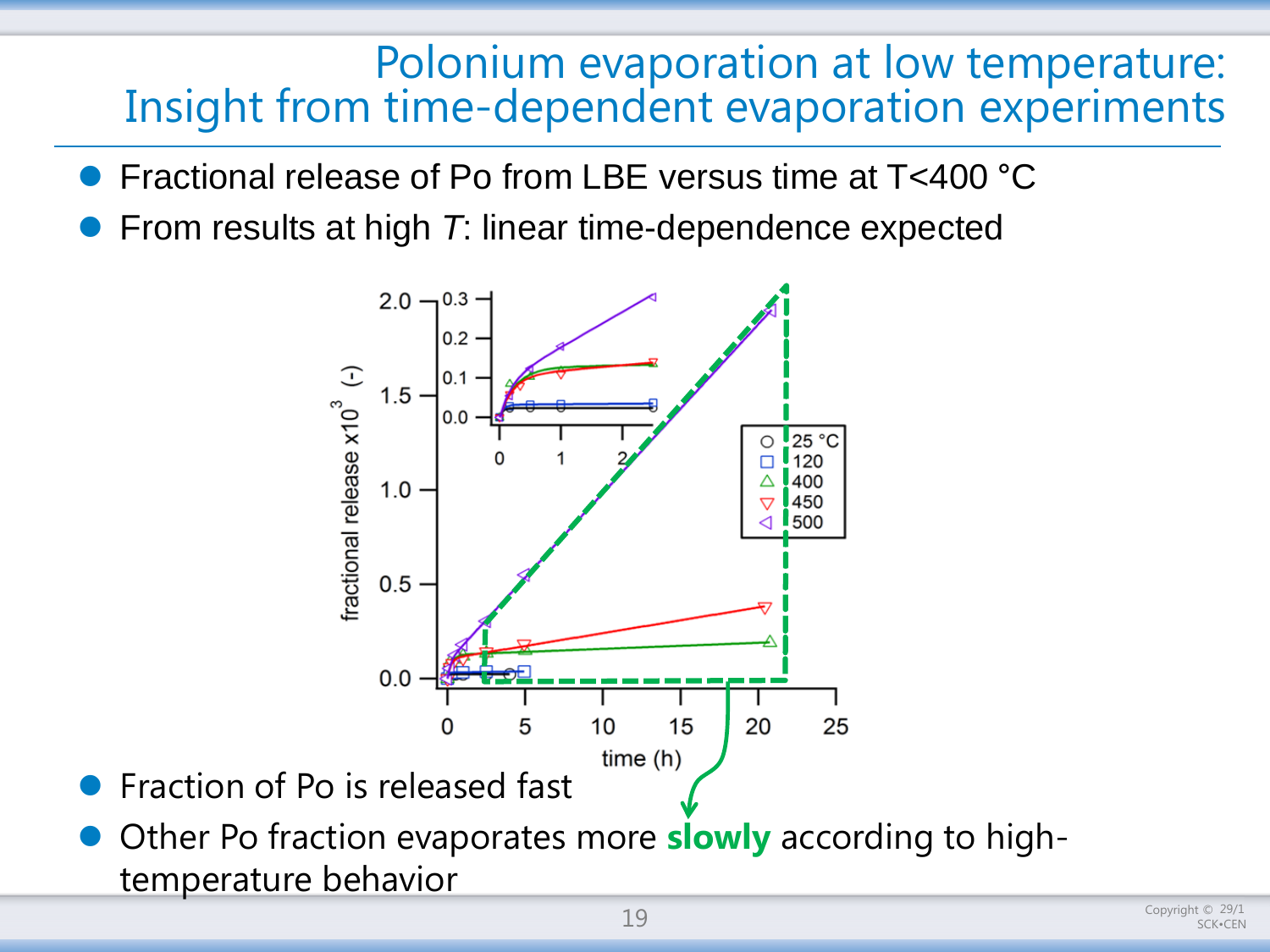## Polonium evaporation at low temperature: Properties of "fast-released" Po

Further experiments indicated that "fast-released" polonium

- is enriched at free **surface** of LBE; slow-released Po in bulk of LBE
- is incorporated in **oxide layer** on top of LBE

**Oxygen saturated LBE Fast Po release in Ar 5%H<sub>2</sub>** 



**Oxygen undersaturated LBE No fast Po release in Ar/5%H<sub>2</sub>** 





 $\Rightarrow$  evaporation strongly dependent on oxygen content LBE

evaporation and **speciation** strongly dependent on composition cover gas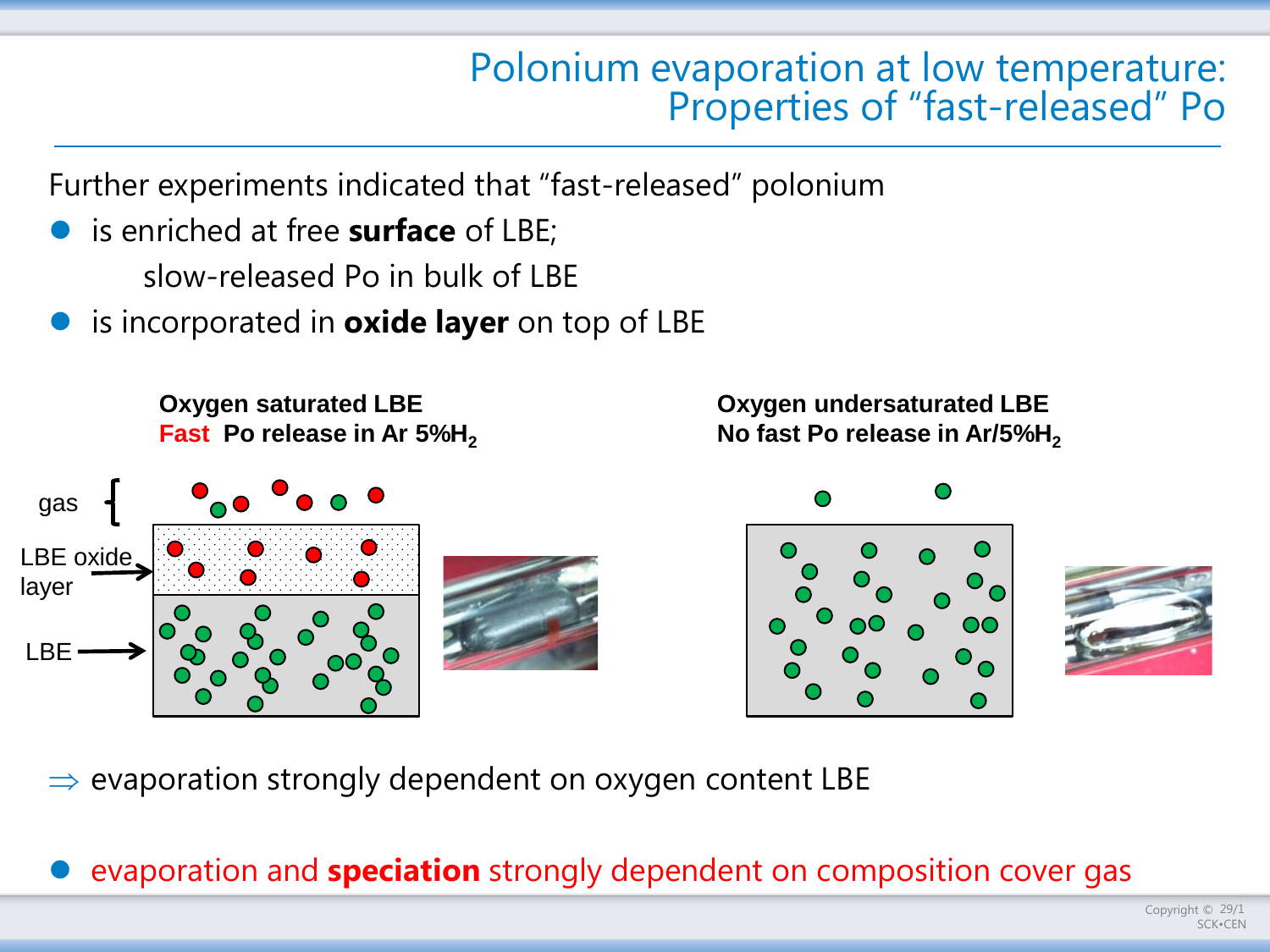# Polonium evaporation at low temperature: Polonium release vs hydrogen content cover gas

- Carrier gas:  $0-5\%H_2$  in Ar, evaporation at 400 °C
- Po/LBE samples without initial (visible) oxide layer: fast-released Po formed *in situ*



- Complex dependence on  $H_2$ content cover gas
- Up to 1000 times more evaporation than expected from high temp data
	- In  $H_2$ : evaporated species not very volatile: condense at ~300 °C vapor species possibly (Po(g), BiPo(g) or PbPo(g)
- Important for LBE oxygen reduction system using  $H_2$  gas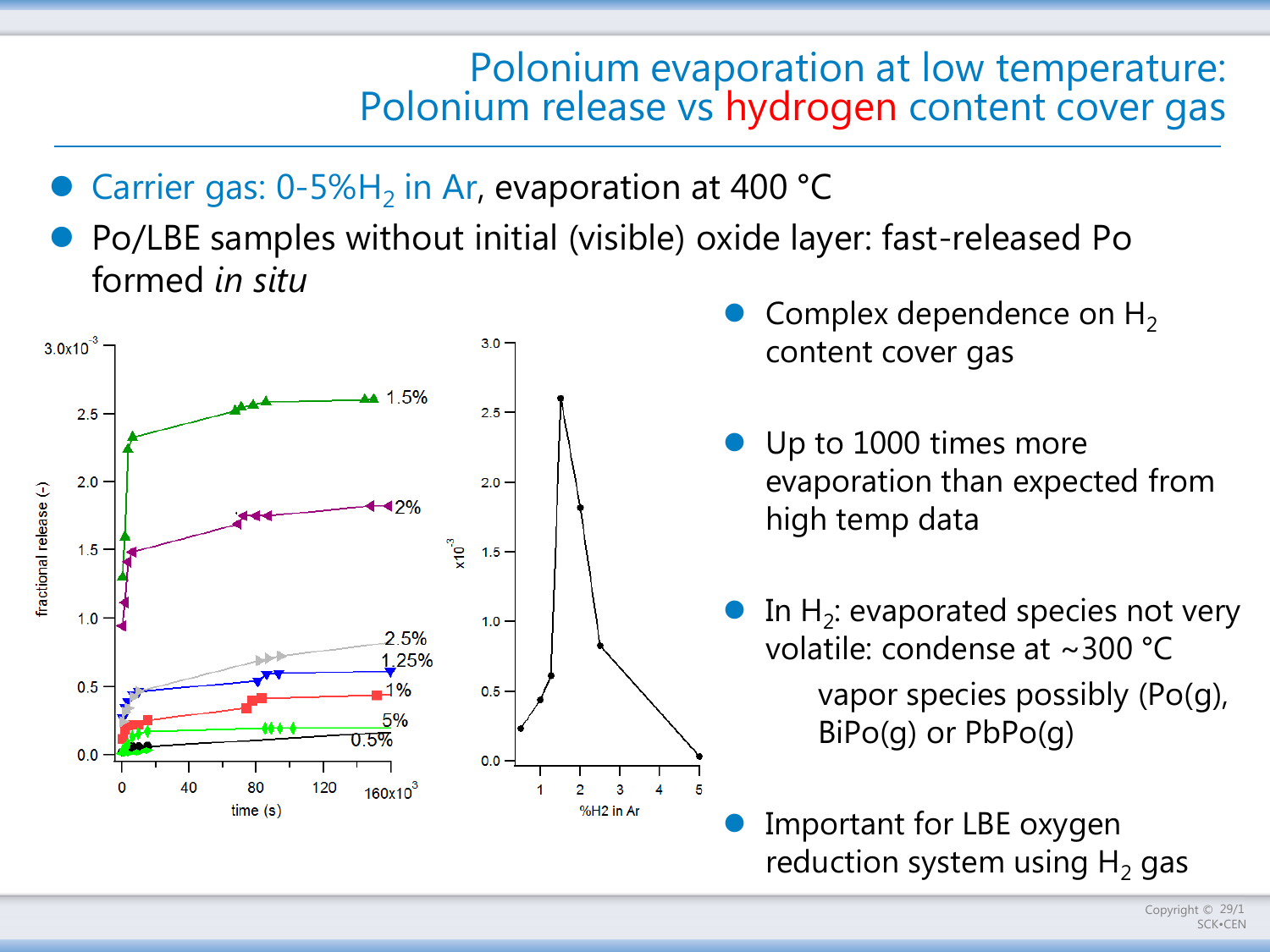## Polonium evaporation at low temperature: Po release in presence of water vapor

- Water ingress in LBE due to leak/rupture secondary circuit
- Po-release with time:



- High Po evaporation at 400 °C
- **Very volatile Po species**, easily transported at room temperature PSI results: possibly  $Po(OH)_x$ ,  $PoO(OH)_2$
- Potentially large radiological impact: design changes + filter development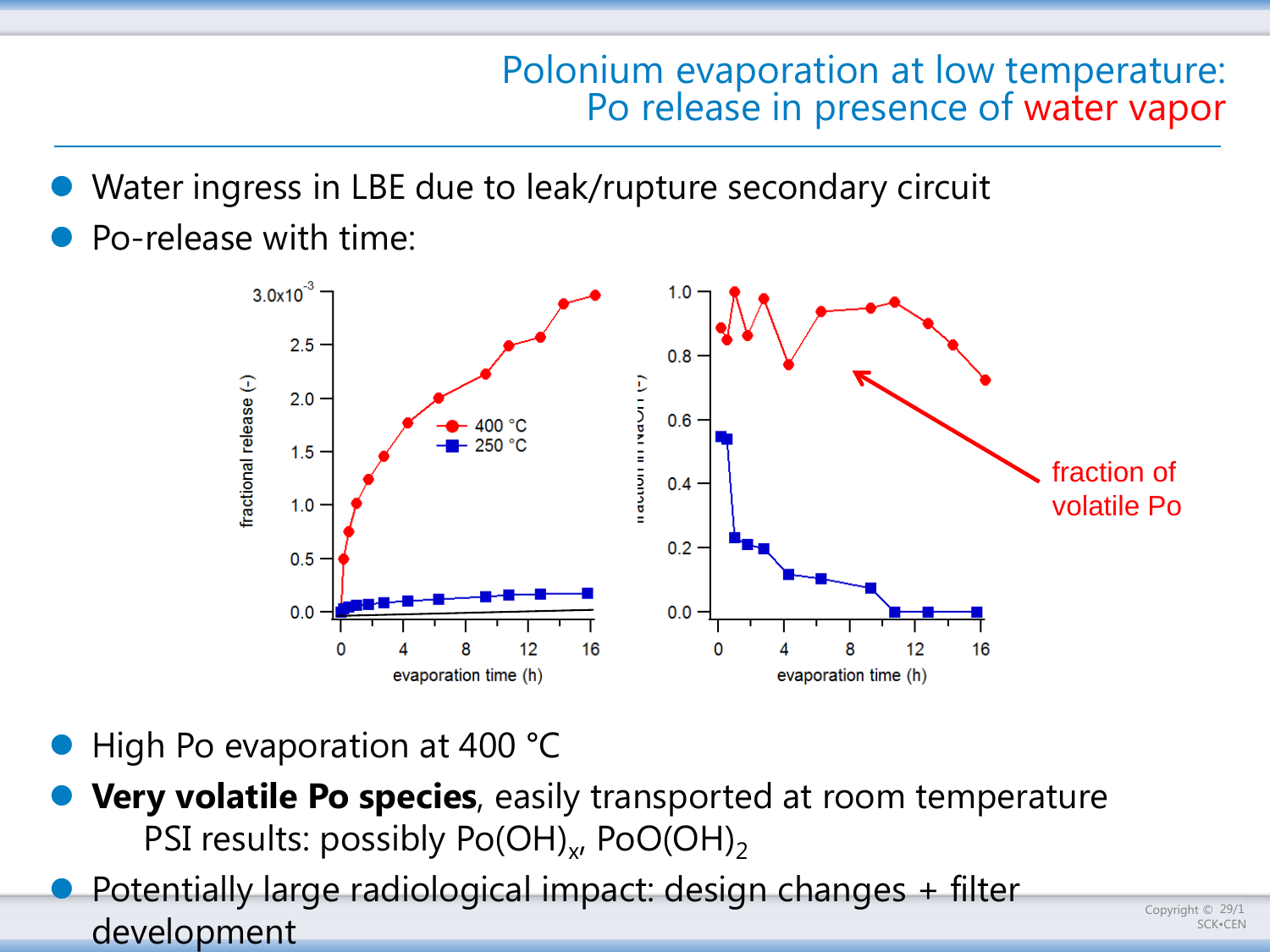#### First exploratory capture studies of volatile Po

Experiments without and with activated carbon bed between source and detection



Activated carbon efficient adsorbent for volatile Po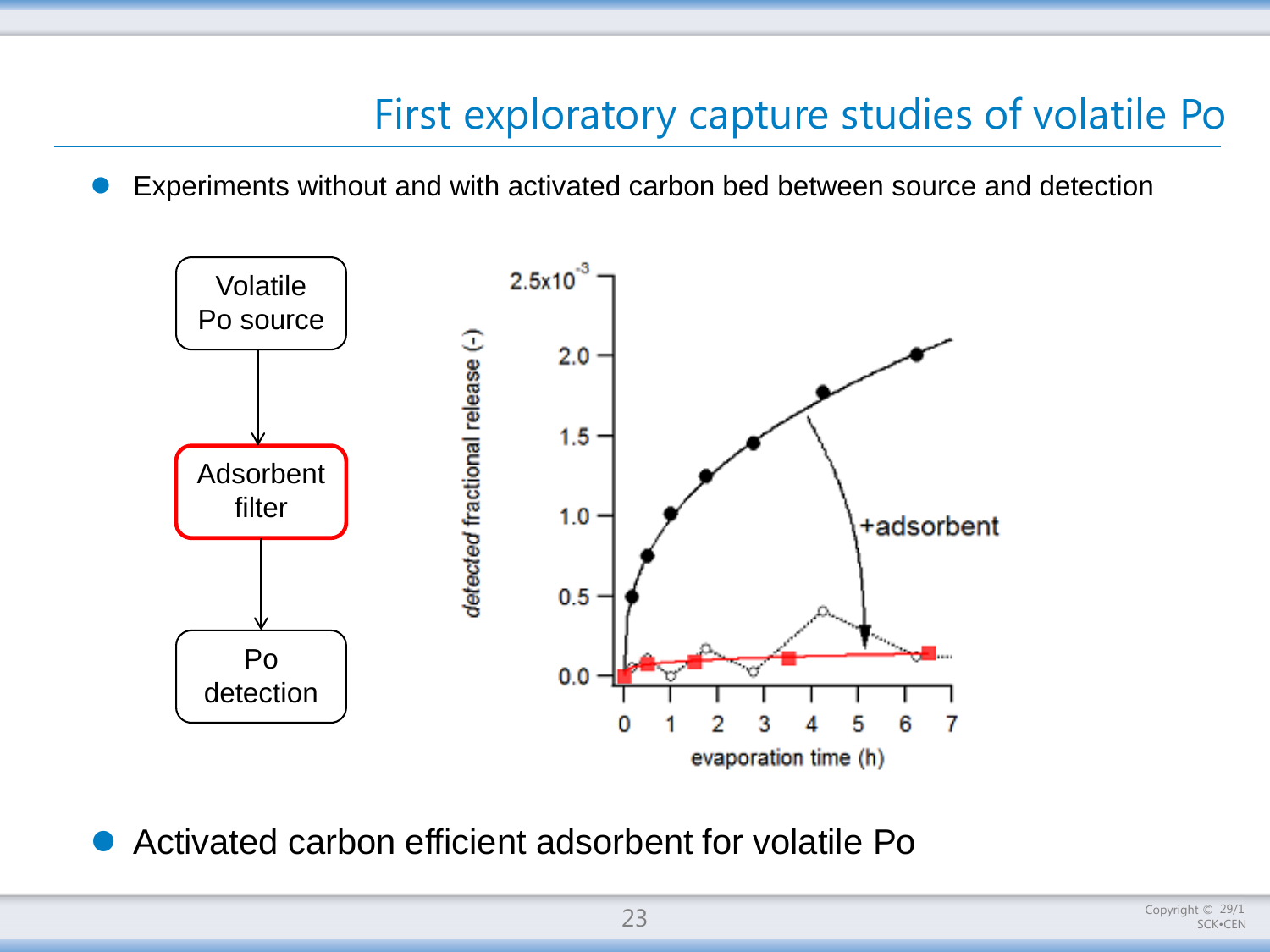## **Conclusions**

- At high T Po evaporation from LBE seems to be well understood and not very sensitive to cover gas composition; based on our experiments we have developed models that allow reasonably accurate predictions of polonium release
- At low T polonium evaporation is much more complex. A fraction of the dissolved polonium is released much faster than expected from high temperature behavior. The magnitude of its release and the volatility of the evaporated Po molecules are controlled in a complex way by
	- **o** dissolved oxygen concentration in LBE or other HLM
	- composition of the cover gas
- When water vapor comes in contact with LBE, large quantities of very volatile polonium molecules may be released
- More R&D needed to understand physical chemistry
- **MYRRHA: conservative design change to double walled HX to significantly reduce water ingress probability**